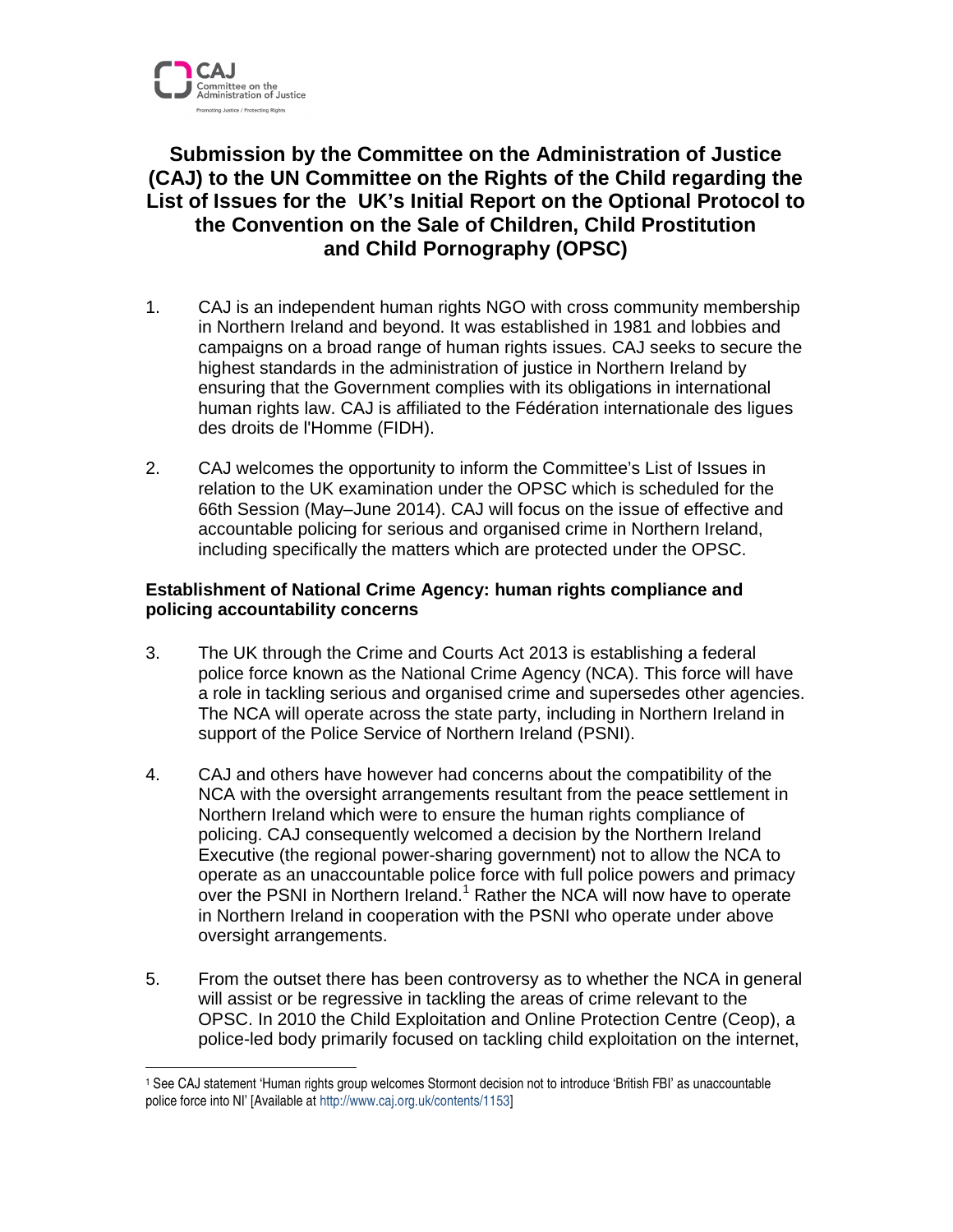

issued a statement raising concerns that it "does not feel that it is in the best interests of children and young people for Ceop to be assimilated into the National Crime Agency" as the UK government had planned. The Chief Executive of Ceop, Jim Gamble, resigned in protest at the decision.<sup>2</sup> Giving evidence to a UK Parliament inquiry Mr Gamble argued that there was a risk that a multi-agency child focused approach to child protection in Ceop would be lost within an agency (the NCA) focused on dealing with organised crime:

...[Ceop has] social workers working alongside people from NGOs, working alongside police officers, working alongside other specialists from industry and elsewhere... it has a single culture: children first...Pushing us into a National Crime Agency, where the culture will invariably be different, is not going to be best for children nor other vulnerable victims who find themselves part of these crimes. Last year, only 7% of the crimes that we dealt with had any financial benefit accrued to it, whatsoever, and very little of that, you would say, is organised crime....We are going to lose valuable specialist staff; we're going to add bureaucracy; and children will not be as well served. $3$ 

- 6. The most prominent human rights concern about the NCA in Northern Ireland has related to its incompatibility with the accountability framework for policing introduced as a result of the peace process. The reforms to policing following the Belfast/Good Friday Agreement 1998 have involved changes that seek to ensure non-recurrence of human rights abuses linked to policing during the conflict. Last year CAJ published a research report raising concerns regarding regression in this framework in relating to the controversial area of covert policing and the running of agents and informants within paramilitary organisations.<sup>4</sup> This includes concerns about informant involvement in serious crime with a degree of immunity from investigation and prosecution. In one high profile case reported elsewhere this includes allegations relating to a security service agent involved in institutional child abuse.<sup>5</sup>
- 7. The Belfast/Good Friday Agreement 1998, approved by referendum and a bilateral UK-Ireland treaty, established the Independent Commission on Policing for Northern Ireland (the Patten Commission) which set out its blueprint for a 'new beginning to policing' in its final report.<sup>6</sup> In a subsequent international Agreement between the UK and Ireland in 2001, the UK reaffirmed its commitment to implementing the report.<sup>7</sup> Part of this settlement was local control over policing. A lengthy process, including commitments in further international Agreements<sup>8</sup> was instigated to transfer most powers for policing and justice to the regional government and legislature, which

 $\overline{a}$ 

<sup>2</sup> See 'Online child protection chief Jim Gamble resigns' BBC News Online [available at: http://www.bbc.co.uk/news/uk-11472033 accessed July 2013].

<sup>&</sup>lt;sup>3</sup> UK Parliament Official Report (Hansard) Home Affairs Committee - Minutes of Evidence, *Work of the Child Exploitation* and Online Protection (CEOP) Centre, Oral Evidence Tuesday, 12 October 2010.

<sup>4</sup> CAJ 'The Policing You Don't See' December 2012[Availible at: http://www.caj.org.uk/contents/1139.]

<sup>5</sup> Moore, Chris 'The Kincora Scandal: Political cover up and intrigue in Northern Ireland' (Marino Books April 1996).

<sup>6</sup> 'A New Beginning: Policing in Northern Ireland' The Report of the Independent Commission on Policing for Northern Ireland, (the Patten Report), September 1999.

<sup>7</sup> Weston Park Agreement 2001, paragraph 8.

<sup>&</sup>lt;sup>8</sup> Joint Declaration of the British and Irish Governments 2003 and St Andrews Agreement 2006.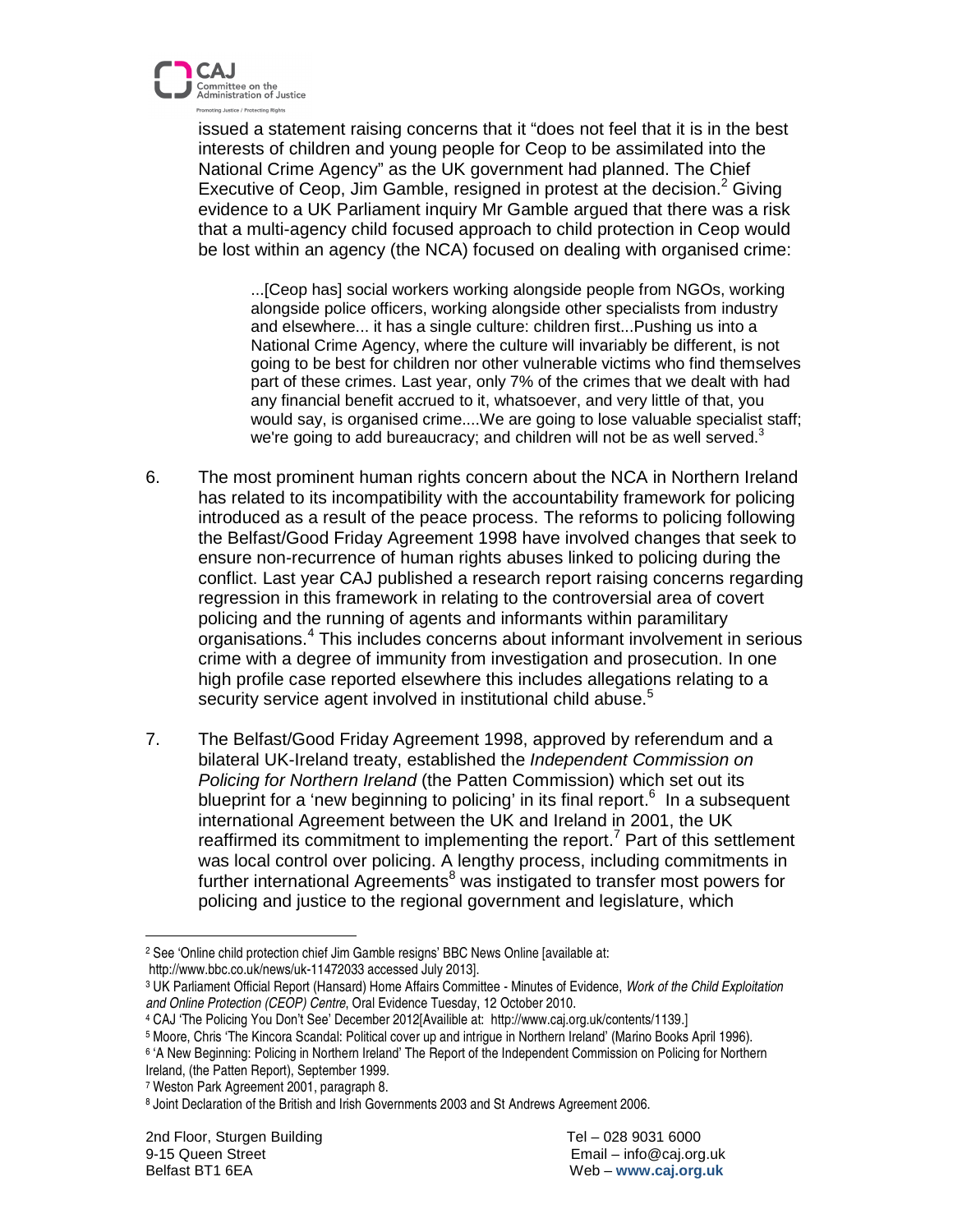

eventually took place in April 2010, further to the 2010 Agreement at Hillsborough Castle between the two largest political parties.

- 8. Transparency and effective accountability are essential elements in ensuring policing bodies comply with human rights. The Patten Commission set out a new accountably structure for policing, the centrepiece of which was the Northern Ireland Policing Board made up of representatives of the main political parties and independent members, rather than the past position of police being answerable directly to a UK government Minister. The parties to the Belfast/Good Friday Agreement set out on the face of the Agreement that they believed it is essential "that policing structures and arrangements" ensure policing is, among other matters, "free from partisan political control"; "accountable, both under the law for its actions and to the community it serves"; "representative of the society it polices" and operates within a criminal justice system compatible with human rights norms.<sup>9</sup> Further reforms to seek to make covert policing human rights accountable occurred in 2003 following a damming report by the independent Police Ombudsman for Northern Ireland, which uncovered continued implication of police informants in serious criminality, sham investigations into the same and police Special Branch continuing to operate outside the regulatory framework. The Ombudsman's report indicates that in October 2003 the PSNI instigated a 'major review' (the CRAG review) of all their informants, which resulted in around a quarter of them being let go, half of them as they were deemed "too deeply involved in criminal activity."<sup>10</sup>
- 9. It is in this context that there were human rights concerns about the manner in which the UK Home Office intended the NCA to operate in one of the most sensitive areas of policing in Northern Ireland. The Home Office had envisaged the NCA operating in Northern Ireland with full police powers, an intelligence gathering function, a 'coordinating role' and powers to place PSNI officers under NCA control without accountability to the Northern Ireland Policing Board. Rather the NCA will be answerable only to a Minister in London. The Northern Ireland Executive did not provide legislative consent to the NCA operating in this manner. The outcome of this is that the NCA can still operate in Northern Ireland but without powers of a police officer or powers to direct the PSNI.
- 10. In February 2013 the Chief Constable Matt Baggott stated the PSNI's official position on the NCA to the Northern Ireland Policing Board. Whilst stressing the PSNI would need access to NCA expertise and international reach the statement emphasised the importance of ensuring accountability and PSNI primacy in its operations in Northern Ireland. He stated that it was:

 $\overline{a}$ 

<sup>9</sup> Belfast/Good Friday Agreement, Section 9, Policing and Justice, Paragraph 2.

<sup>10</sup> Statement by the Police Ombudsman for Northern Ireland into her investigation into the circumstances surrounding the death of Raymond McCord Jr and related matters' (Operation Ballast Report), Nuala O'Loan, Police Ombudsman for Northern Ireland, 22nd January 2007. Appendix A, paras 8-10.